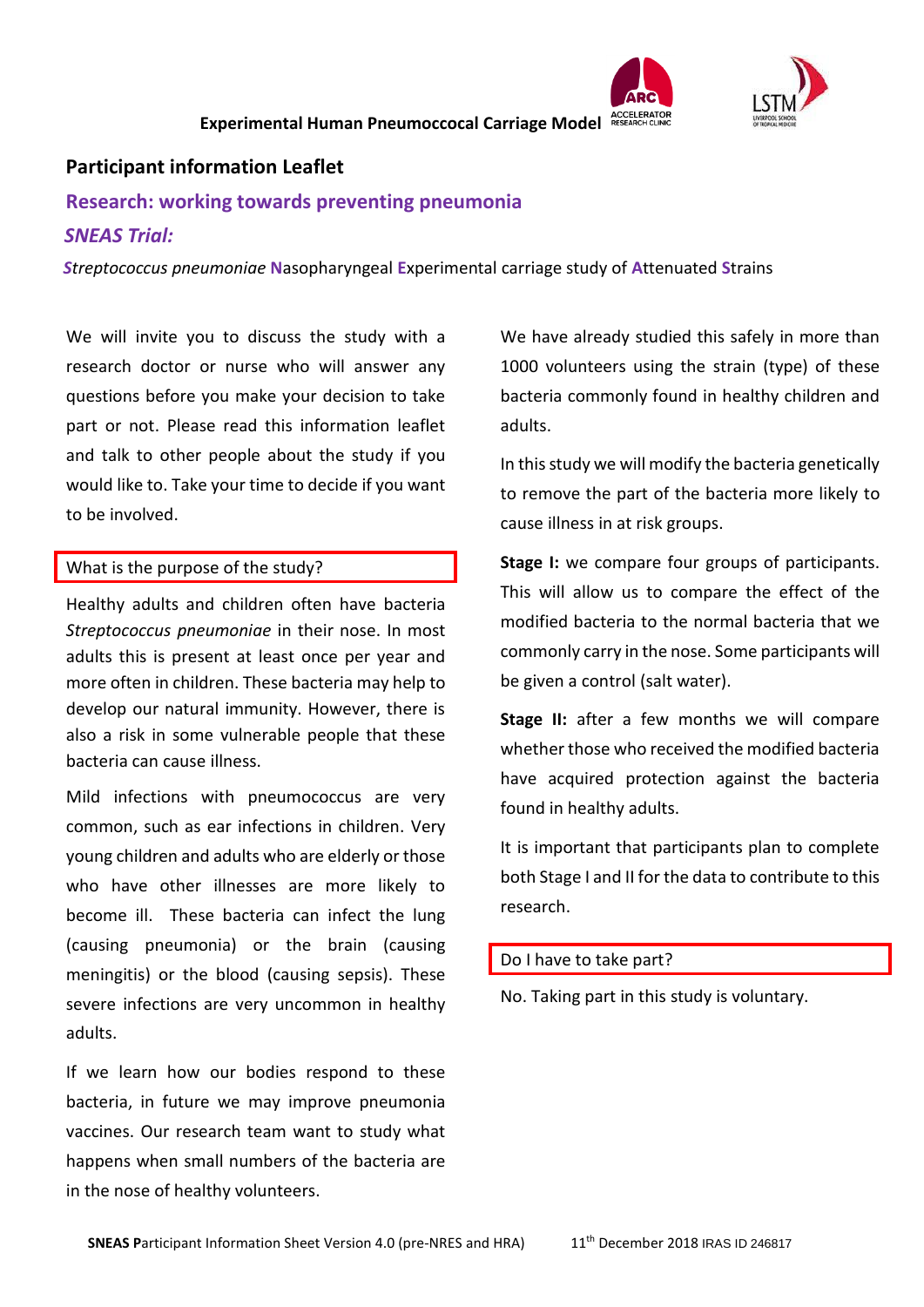#### Who may take part?

We are looking for volunteers who are fit and healthy. If we find any reason you or your close contacts may be at higher risk of infection, then we will not invite you to take part.

#### **You will not be eligible if you:**

- Are younger than 18 or older than 50 years
- Taking antibiotics
- already vaccinated against pneumococcus (routine in UK if born since 2005 and higher risk groups)
- are allergic to penicillin or amoxicillin
- are pregnant or trying to conceive
- are at increased risk of infection due to a health condition or medication
- directly caring for someone who has lower immune levels (such as patients, young children and the elderly)
- have taken part in similar research before
- have overseas travel planned during the follow up visits.
- Are a regular smoker (includes e-cigarettes) or a significant history of daily smoking
- History of drug or alcohol abuse
- Are not available for the later follow up 'challenge' after approximately 6 months

It is important that you are available for Stage II the later follow up. There is flexibility over the time period between 5 and 12 months)- please discuss with the research team.

What happens if I choose to take part?

- 1. **Consent** –We ask you to sign a consent form when you are sure you want to take part.
- 2. **Health check and eligibility** for safety. This includes a clinical assessment including a blood sample, listening to your heart /lungs and pregnancy test (females).
- 3. **Taking samples**  We take samples from the nose, throat and blood *(see below*).
- 4. **Being given drops of pneumococcus in the nose:** We put a few drops of either the modified bacteria (attenuated), or a control which may be saline, or the bacteria commonly found in adults (un-modified). You will be allocated to the group at random this is a fair way to ensure we have similar types of participants in each group.

**Booster:** the dose is repeated after two weeks.

- 5. **Monitoring:** we will ask you to check in by contact us daily to make sure you are well for 3 days and any time if you have symptoms.
- 6. **Antibiotics:** after about six weeks we ask you to take an antibiotic that is known to treat these bacteria. You may be asked to take this again at the end of Stage II.
- 7. **Challenge:** after a further six months (approximately) we ask you to return and recheck you are healthy. Then we will put a few drops of the bacteria commonly found in healthy adults (not modified) in your nose to see if you have developed an immune response.
- 8. **Visits** there are nine visits over the first six weeks then you return after approximately six months for the challenge when there are four more visits over two weeks.

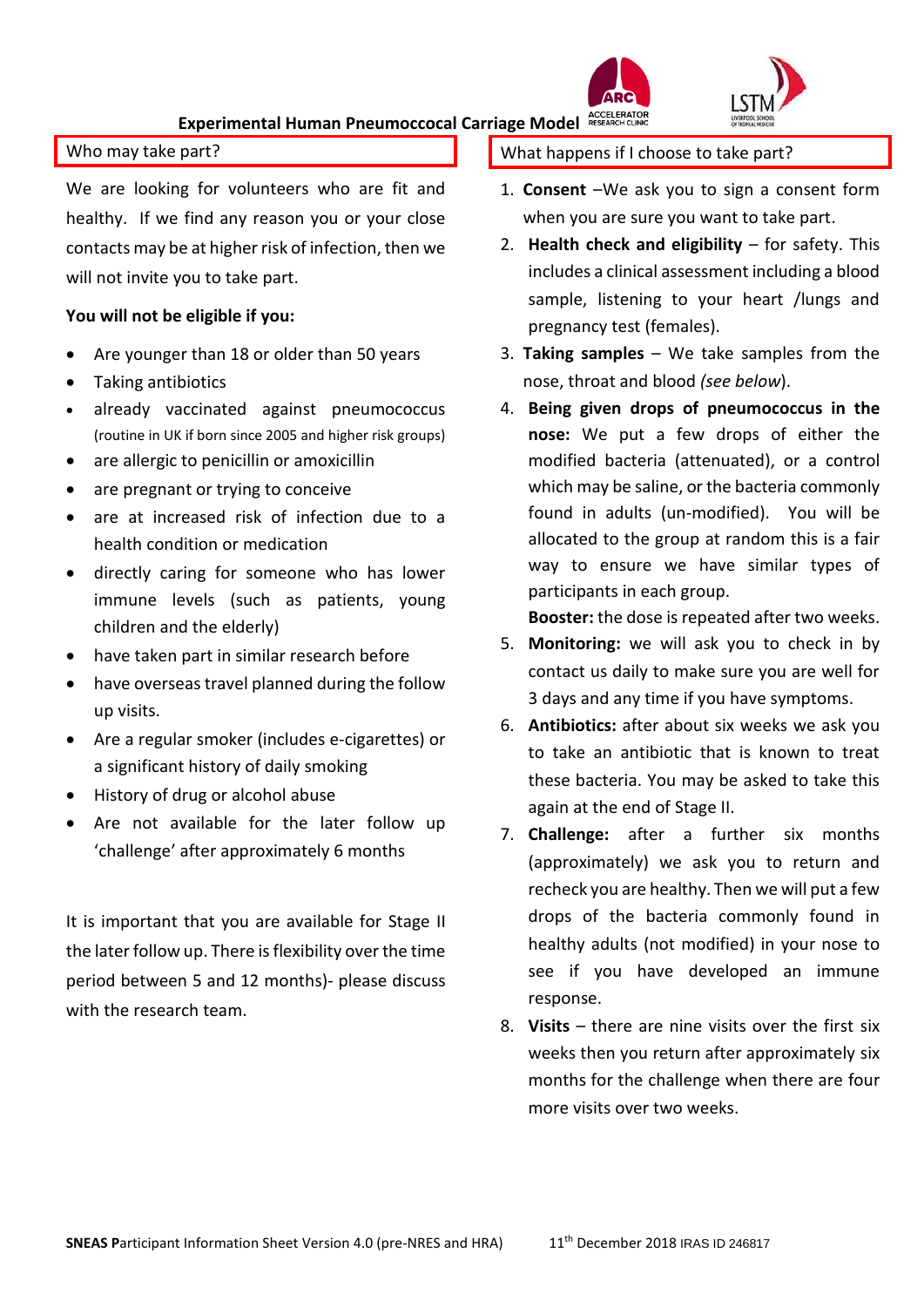

# Experimental Human Pneumoccocal Carriage Model ACCELERATOR

### What kind of samples do you take?

*Nasal wash:* we gently squirt a little salty water into your nose. After a few seconds the water runs out into a sample bowl. This will tell us more about the bacteria in your nose and your immune response.

**Throat swab:** we wipe the back of your mouth with a sterile swab (like a cotton bud) to find out if there are any viruses or bacteria.

*Blood samples:* We take blood samples from a vein in your arm (using a needle). We will take up to 50 mL (about the same as 10 teaspoons)

You may choose to allow the researchers to study the DNA from your blood sample. If you choose not to donate your DNA you may still take part in the study.

## *Sub-groups – additional options:*

*Nasal scrapes:* Some participants may be asked to provide nasal cells using a rhinoprobe (small tooth pick) to collect cells from the inside of the nostril (small scratch). An additional payment will be made for these participants.

*Nasosorption:* to collect cells from your nose we place a small piece of paper inside your nostril for one or two minutes.

*Saliva:* we ask you to spit into a small tube.

*Shedding:* we may use gentle methods to find out if bacteria move from the nose to the hand (for example a swab or coughing).

*Monitoring bacteria:* we want to learn more about how bacteria move from the nose when you cough or rub your nose. We may gently wipe your hand with a cotton bud (swab) or we may ask you to cough or breathe over a laboratory sample plate, so the laboratory can look for the bacteria.

*Home samples:* You may be invited to take part in home sampling. You do not have to take part, it is

optional and explained in a separate information sheet; you can participate in this study without completing home sampling.

Home sampling involves taking a saliva and nasosorption sample at set time points. The samples are taken before bacteria are put in your nose then at 15 minutes, 1, 2, 4, 8, 24, 36 and 48 hours after the inoculation. The samples must be taken within 15 minutes of the proposed time. You will be given a sampling bag with cool packs to keep the samples cool, a thermometer to record the temperature of the samples and a sampling timetable explaining exactly when the samples are due to be taken. You will be asked to photograph the sample once taken and send the photo to the research team to demonstrate compliance with the schedule.

# What will happen to my samples?

We will process your samples in laboratories at the Liverpool School of Tropical Medicine (LSTM) and at the Royal Liverpool University Hospital. We will measure the levels of bacteria and viruses in your nose, and we will look in detail at how your immune system responds to the pneumococcus bacteria. To make full use of your samples, we ask that you "gift" your samples to LSTM. We will store them so that we may use them in the future or send to collaborators involved in pneumonia research globally (universities, NHS organisations or companies involved in health and care research in this country or abroad). We would not send your personal details (see below).

# What are the benefits of taking part?

There are no direct benefits to you other than a health check. You will be a part of what we believe is a valuable research study that may help us to improve medical care for others.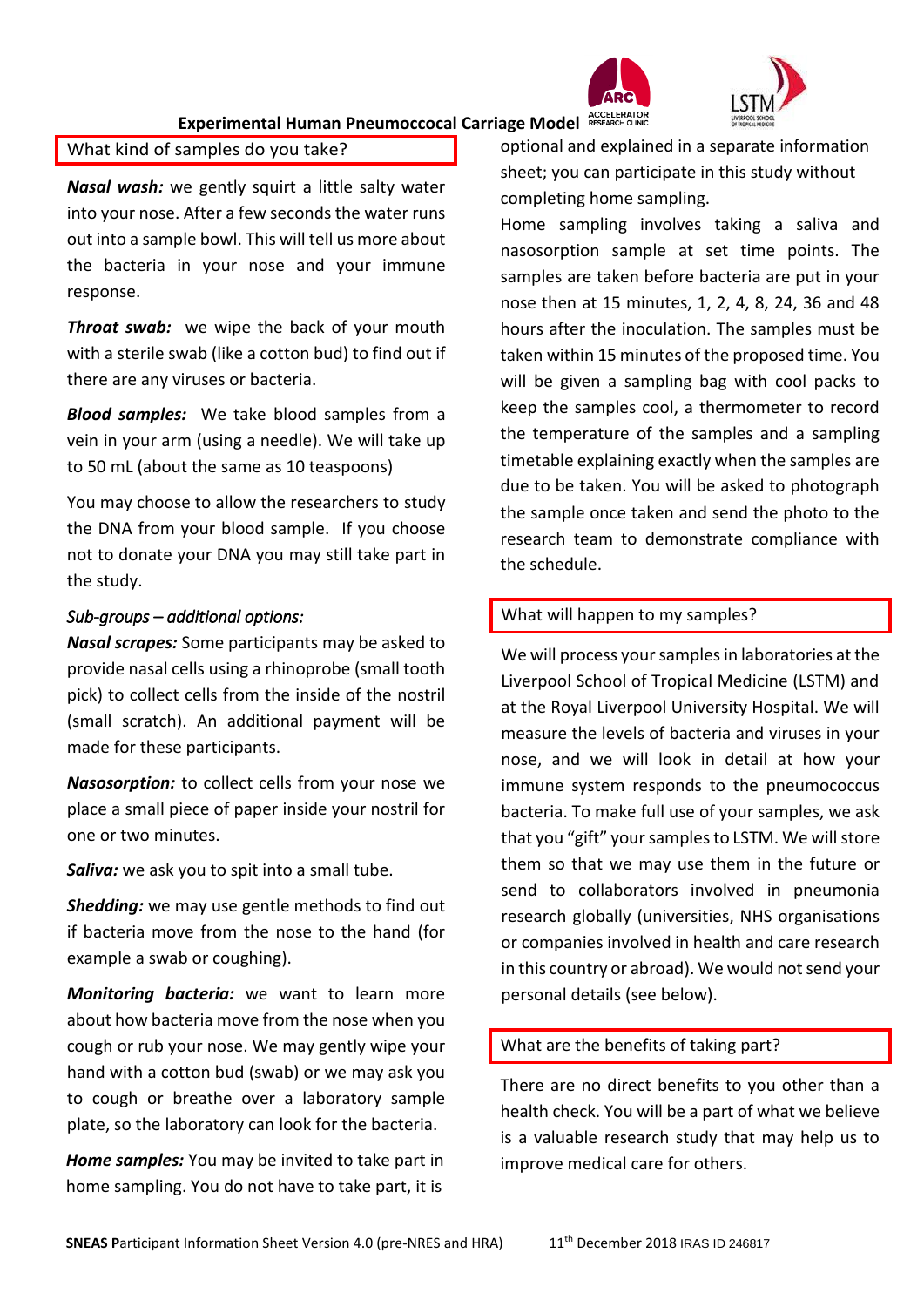

| visits as described above                          | Stage I: Nine visits over six weeks (additional samples may be collected for sub-groups at some |
|----------------------------------------------------|-------------------------------------------------------------------------------------------------|
| Visit $(V)$ 1:                                     | Health Check: we make sure you are fit to take part in the study by asking relevant             |
| <b>Screening</b><br>check, consent,<br>and samples | questions about your health, check your blood pressure, temperature and listen to your          |
|                                                    | heart and lungs. Check your height and weight. For women, we check that you are not             |
|                                                    | pregnant using a urine test. We collect samples including a throat swab, nasal wash and         |
|                                                    | blood test.                                                                                     |
|                                                    | We book your next appointments - we will try to be flexible                                     |
|                                                    | between 1 to 7 days later                                                                       |
| V2:                                                | Bacteria: We use a dropper to put a small number of bacteria or a control into each             |
| given<br>pneumococcus                              | nostril. Usually, volunteers have no symptoms afterwards.                                       |
| <b>bacteria</b> up the                             | Safety: a doctor or nurse are available by telephone 24 hours a day. We will give you a         |
| nose                                               | course of antibiotics in case you are unwell. Each day for the next 3-4 days we will ask        |
|                                                    | you to contact the research team by phone or text to ensure that all is well and to check       |
|                                                    | your temperature reading (a thermometer is provided).                                           |
|                                                    | Daily contact to confirm you are well (app, phone /text etc). Then after 2 days<br>later        |
| V3: Monitoring                                     | Monitoring: Nasal wash                                                                          |
|                                                    | Continue with a daily contact. Then 4 days later:                                               |
| V4: Monitoring                                     | Monitoring: Nasal wash                                                                          |
|                                                    | Then 8 days later                                                                               |
| V5: Booster                                        | <b>Booster of bacteria</b> in the nose, safety check and blood sample                           |
|                                                    | $\Box$ then after 2 days                                                                        |
| V6: Monitoring                                     | Monitoring: Nasal Wash                                                                          |
|                                                    | after 6 days                                                                                    |
| V7: Monitoring                                     | Monitoring: Nasal Wash and Bloods                                                               |
|                                                    | after 6 days                                                                                    |
| V8: Monitoring                                     | Monitoring: Nasal Wash                                                                          |
|                                                    | after 7 days                                                                                    |
| V9: Monitoring                                     | Monitoring: Nasal wash- if positive carriage then participants will be invited to               |
|                                                    | an additional nasal wash before Stage 2 and a further course of antibiotics                     |
|                                                    | Antibiotics: take a 3-day course of antibiotics                                                 |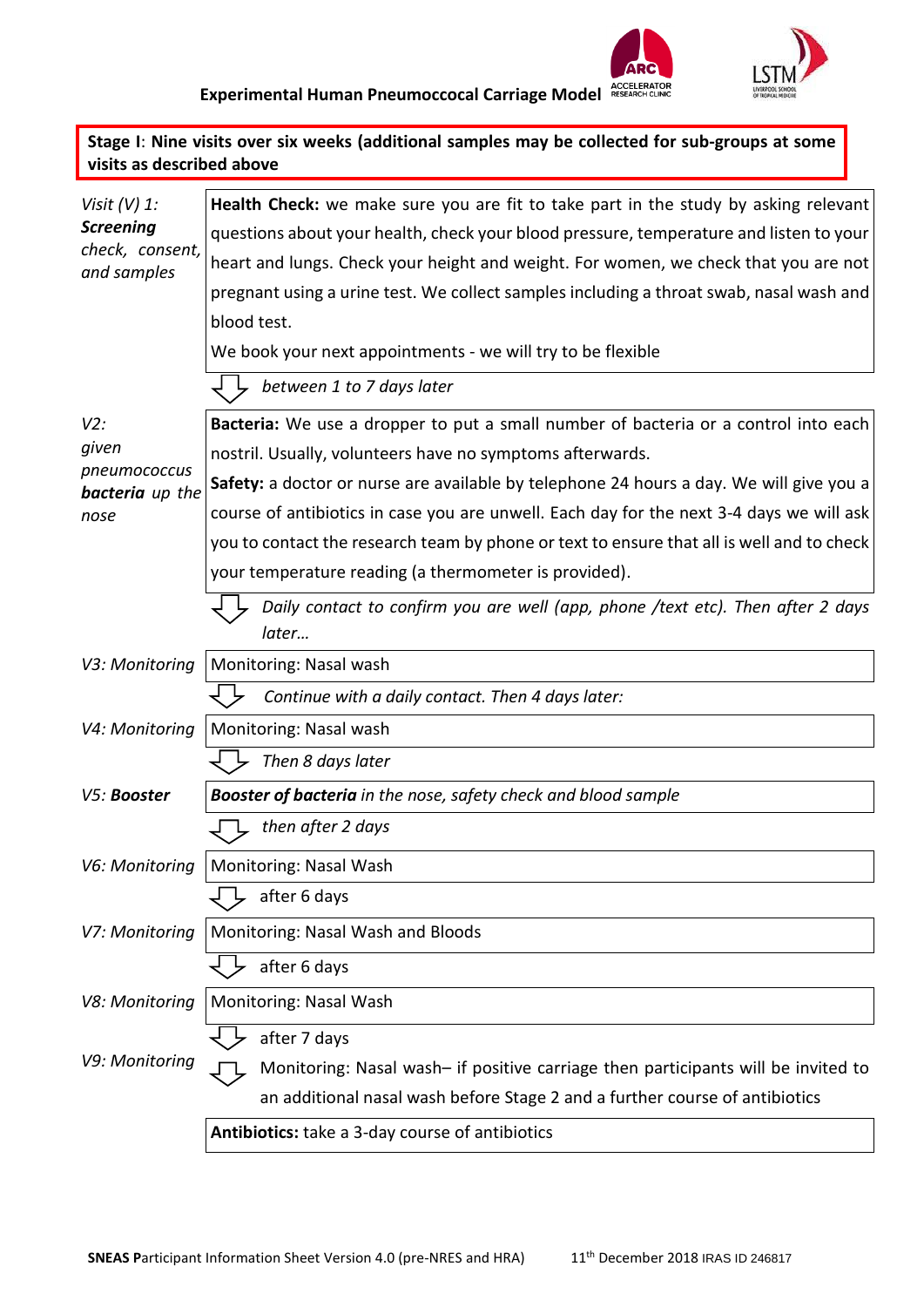

#### **Stage II 'challenge'**

We think that having small number of bacteria in your nose might protect you against illness from these bacteria possibly for a long time. But we cannot be certain. To test this, after about six months all participants will have the pneumococcus bacteria (the type commonly found in healthy adults) put into their nose to see if the is an immunising effect from bacteria given in Stage I.

## **Stage II Visits** - **Four visits over two weeks (additional samples may be collected for sub-groups at some visits as described above**

| Visit 1:<br>Screening check,<br>consent, and taking<br>samples | We make sure you are still fit to take part in the study, by repeating the<br>questions, pregnancy test (women) and examination done at Stage I.<br>We take a throat swab, the nasal wash and a blood test.                   |  |  |  |  |  |
|----------------------------------------------------------------|-------------------------------------------------------------------------------------------------------------------------------------------------------------------------------------------------------------------------------|--|--|--|--|--|
|                                                                | between 1-7 days later                                                                                                                                                                                                        |  |  |  |  |  |
| Visit 2:                                                       | Bacteria: we put a small number of the bacteria into each nostril.                                                                                                                                                            |  |  |  |  |  |
| Being given drops of<br>bacteria up the nose                   | Safety Check in: each day for the next 3-4 days we will ask you to contact the<br>research team by phone or text to ensure that all is well and to check your<br>temperature reading (a thermometer is provided in the study) |  |  |  |  |  |
|                                                                | Daily contact (app, phone call or text SMS). Then 2 days later                                                                                                                                                                |  |  |  |  |  |
| Visit 3: Monitoring                                            | Monitoring: Nasal wash                                                                                                                                                                                                        |  |  |  |  |  |
|                                                                | Continue with daily contact. Then 4 days later                                                                                                                                                                                |  |  |  |  |  |
| Visit 4: Monitoring                                            | Monitoring: Nasal wash and blood sample                                                                                                                                                                                       |  |  |  |  |  |
|                                                                | Then after 8 days                                                                                                                                                                                                             |  |  |  |  |  |
| Visit 5: Monitoring                                            | Monitoring: Nasal wash and blood sample                                                                                                                                                                                       |  |  |  |  |  |
|                                                                |                                                                                                                                                                                                                               |  |  |  |  |  |
| End of the study                                               | At the end of Stage II if our laboratory confirm that the study bacteria was found                                                                                                                                            |  |  |  |  |  |

on nasal washes we will ask you to take the antibiotic (amoxicillin for 3 days).

#### **Additional samples:**

At any visit you may be asked to monitor if bacteria move from the nose to the hand for example a swab or coughing onto a microbe plate . Some participants may be asked to have nasal cell samples at some of the above visits this time will be reimbursed (see below). At the end of stage 1 some participants may be asked to attend an additional nasal wash or take another course of antibiotics.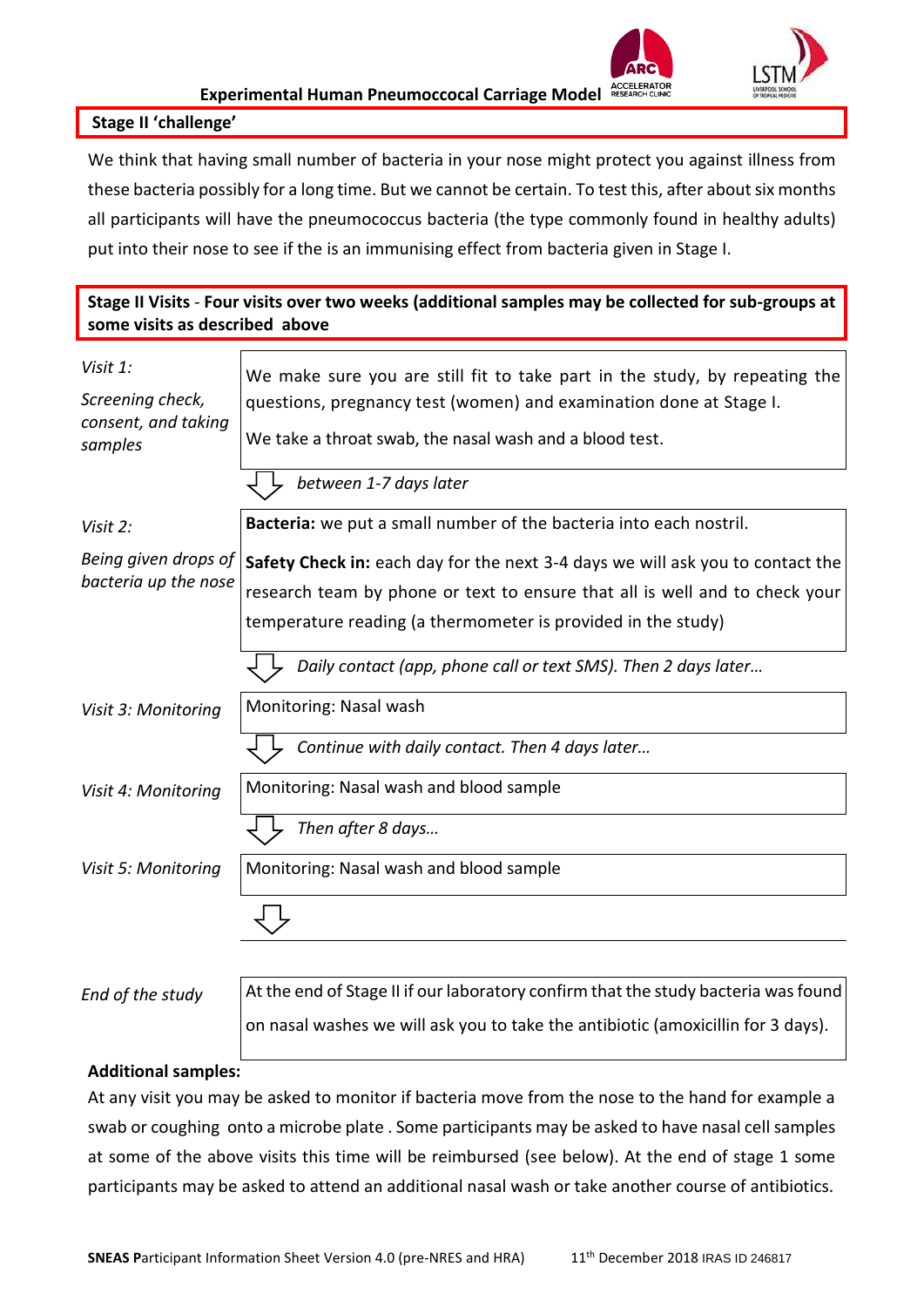

#### What are the risks of being in the study?

*Live bacteria:* there is a very small risk of infection to you or your close contacts. A safety leaflet explains what to do if you feel unwell or have symptoms, we provide a thermometer. We check participants are at a low risk of infection then monitor them closely. We provide antibiotics to treat symptoms without delay if required. At the end of Stage I we ask all participants to take the antibiotics. At the end of Stage II, we ask those who had this bacteria in nasal wash to take antibiotics.

**Pregnancy:** we advise participants not to become pregnant during the study and to advise the research team if they do.

*Nasal wash:* the only side effect is a little discomfort and some experience a runny nose.

*Nasal cells:* a little discomfort, spot of blood from scratch or may trigger a response to briefly make your eyes water.

*Nasosorption:* little if any discomfort.

*Blood:* Some people can feel light-headed. Sometimes, may have a bruise.

#### What if there is a problem?

If you have any concerns, you or your health provider can contact the research team 24 hours-a-day by phone. We advise you to follow your usual route of health care to avoid any delay in treatment as symptoms may be unrelated to the study. If you wish to complain about any aspect of the study, you can contact the study team or LSTM Research and Development Team.

#### What if I change my mind, or want to stop?

Even if you do start in the study, you are free to stop at any time and without giving a reason. If you decide not to take part, or to withdraw from the study, this will have no effect on your future health care. If you decide to stop, we will continue to use the samples and information that we have already collected unless you tell us not to. You will be paid for the visits completed up to that point.

#### How much will I get paid?

Participants are compensated for their time, travel, inconvenience and discomfort. Participants will receive an early payment of £70 at the end of Stage I and the balance for visits attended at the end of Stage II.

| Visit                                |                                                       | Payment    |
|--------------------------------------|-------------------------------------------------------|------------|
| Screen                               |                                                       | $£25*$     |
|                                      | Day 0 1 <sup>st</sup> Bacteria and Safety             | £25        |
| Day 2                                |                                                       | £10*       |
| Day 6                                |                                                       | £10*       |
|                                      | Day 14 Booster and safety                             | £30        |
| Day 16                               |                                                       | £10*       |
| Day 22                               |                                                       | £10        |
| Day 27                               |                                                       | £15*       |
| Day 36                               |                                                       | £10        |
|                                      | Sub-group: nasal wash                                 | £10        |
| <b>Challenge (Stage II)</b>          |                                                       |            |
| Re-Screen                            |                                                       | £25*       |
| Inoculation                          |                                                       | £25        |
| Day 2                                |                                                       | £10*       |
| Day 6                                |                                                       | £10*       |
| Day 14                               |                                                       | £15*       |
| Minimum Stage 1&2 - all participants | £230                                                  |            |
|                                      | Additional Sub-group payments (selected participants) |            |
|                                      | Home Samples £6 per sample up to £48                  | £48        |
|                                      | after inoculation and £48 after booster if            | <b>f48</b> |
|                                      | collected within the 15 minute time                   |            |
| frame                                |                                                       |            |
| Nasal Scrapes £45 (*at these times)  |                                                       | £45        |
| Nasal wash between stage 1 & 2       |                                                       | £10        |
| Maximum total payment for those      |                                                       | £381       |
| selected to have additional samples: |                                                       |            |
| d HRA)                               | 11 <sup>th</sup> December 2018 IRAS ID 246817         |            |
|                                      |                                                       |            |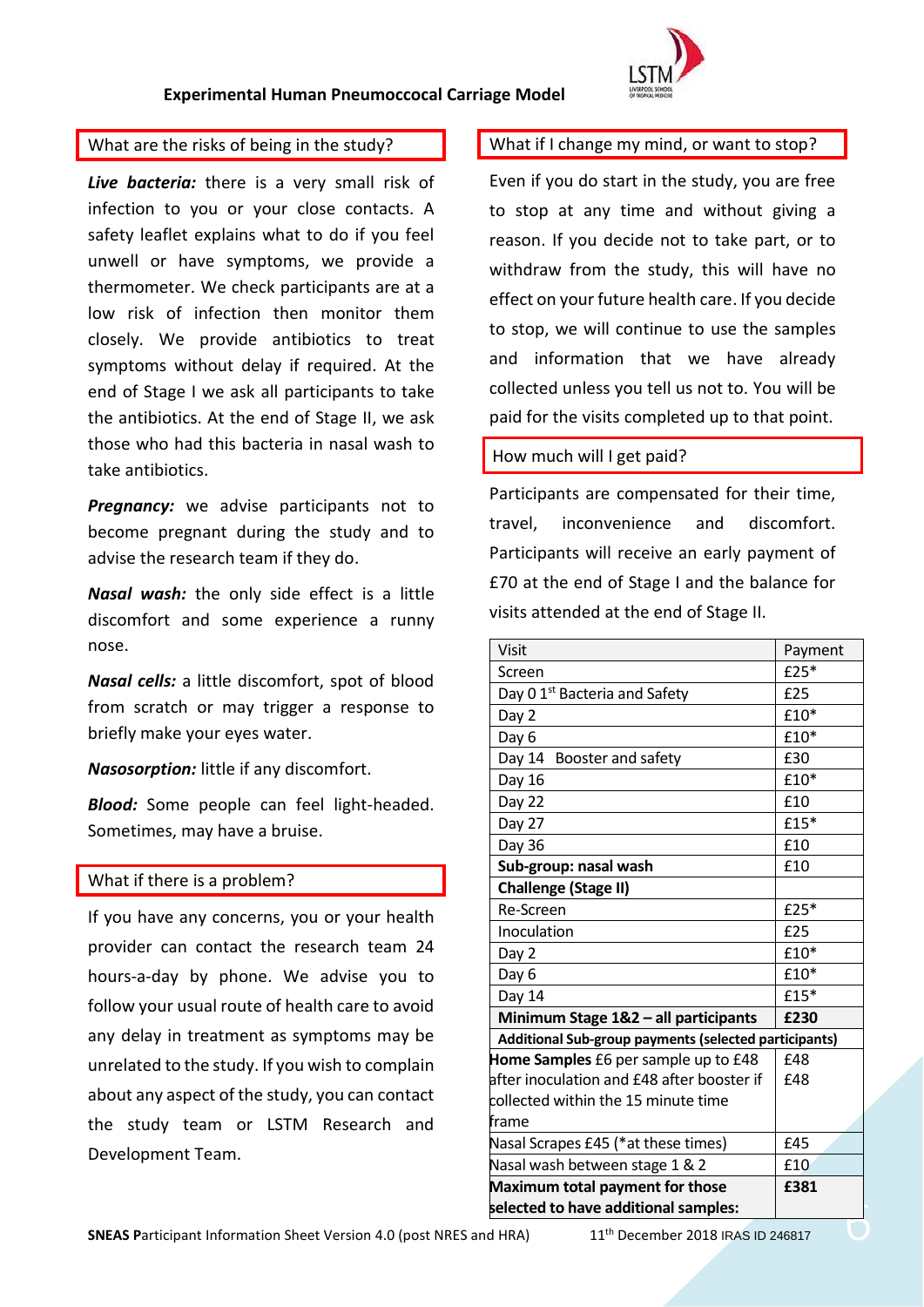

In the event that participants are rescreened they will be reimbursed for an addition visit.

#### Will my details be kept confidential?

Yes. For safety, we collect information about your medical history to check you are healthy and contact details before you take part. You have the right to request to view your data.

We will also collect information to understand more about the samples, for example, your age or sex. This will be stored on a password protected database and/or in a locked cupboard. This data may be accessed by LSTM researchers who need to contact you or record relevant information about the study. Also, by the regulatory teams who oversee the quality of the study. We do not share information that can identify you with people who analyse the research or who we may share samples with; as your samples and data are given a unique number.

We will ask your permission to inform your GP that you are taking part in the trial. We do not expect to find anything which would affect your health care but if we do, we will let you and your GP know.

Data will be stored at Liverpool School of Tropical Medicine for a minimum period of 10 years. These data include your name, and contact details and are used to check if participants have already taken part in our research and to let you know about future research studies or send newsletters. The information will only be used for the purpose of health care research. It will not be used to make decisions about future services available to you, such as insurance.

If you have questions on the use of your data, contact[:dataprotection@lstmed.ac.uk.](mailto:dataprotection@lstmed.ac.uk)

Should you wish to make a complaint regarding the use of your data please contact the Information Commissioners Office at <https://ico.org.uk/>

If at any time you no longer want to be contacted by this team, please email 2volresearch@lstmed.ac.uk or select unsubscribe.

#### Contact Research Team:

**Emergency contact details any time day or night:** Mobile: 07919 480 736 **Contact** during normal working hours**:** 0151 702 9486 or 077 404 10290

**Chief Investigator** is Dr Andrea Collins, Liverpool School of Tropical Medicine. **Funder:** Medical Research Council **Approved by**: National Research Ethics Service **Sponsor:** Liverpool School of Tropical Medicine, Pembroke Place, Liverpool, L3 5QA, UK who act as the data controller for this study who are responsible for looking after your information and using it properly.

**SNEAS Participant Information Sheet Version 4.0 (post NRES and HRA) 11<sup>th</sup> December 2018 IRAS ID 246817**